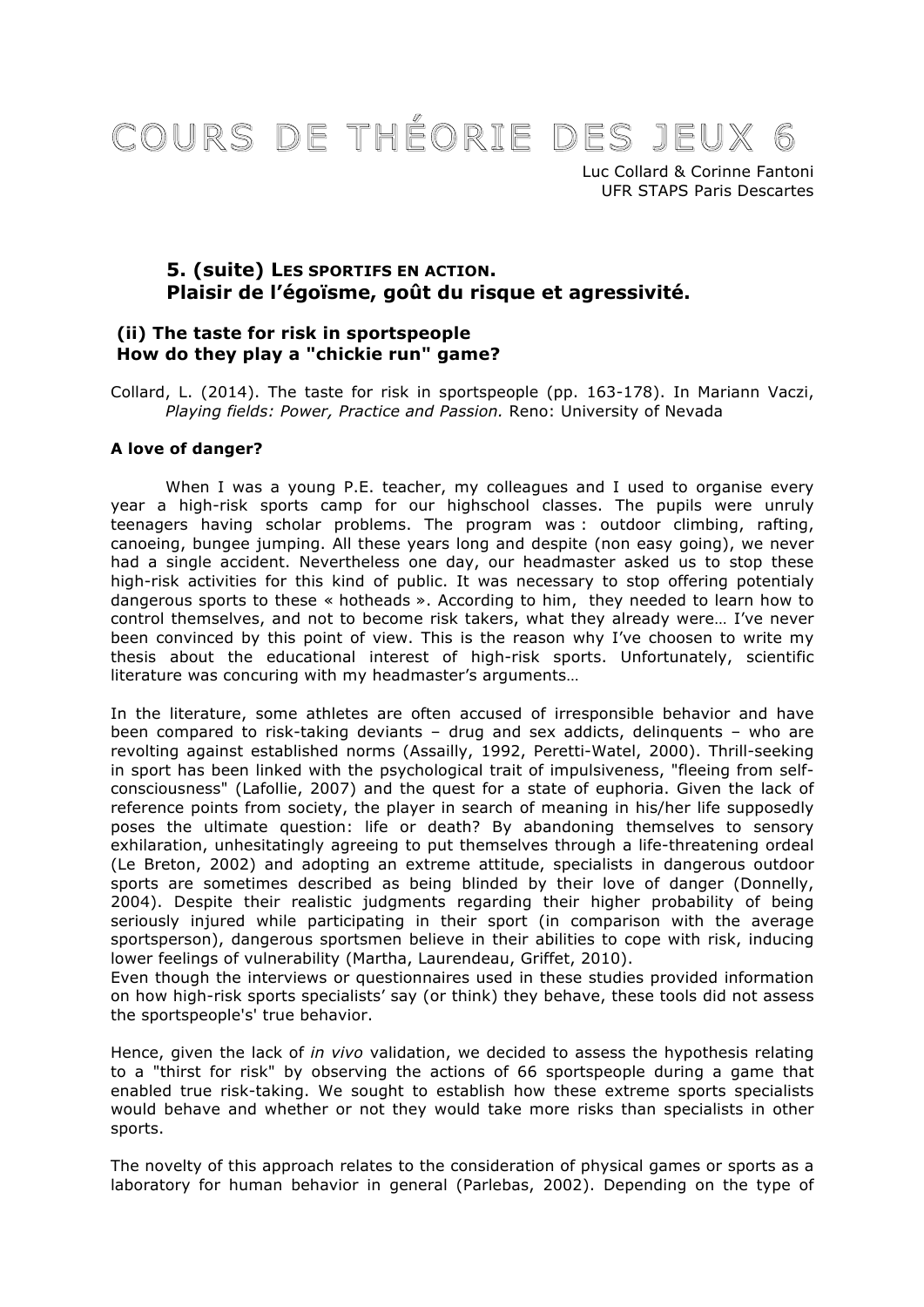game, one can witness drama, inhibition, pleasure, aggressiveness, inventiveness and humor (Parlebas, 1975).

In order to measure risk-taking, one can use a "paradoxical" game in which the protagonists must position themselves with respect to a dual constraint: (i) the need to protect themselves from the worst-case scenario by obtaining little reward and (ii) the prospect of obtaining greater reward by becoming dependent on the other player's benevolence. Players are thus subjected to a dilemma which they resolve according to their risk-averse or risk-taking nature.

Game theory provides many models for which one can calculate the ideal behavior if players play perfectly rationally in order to maximize their gains and minimize their losses (Von Neumman, Morgenstern, 1944, Shubik, 1982). Thus, one is able to estimate the ideal behavior and compare it with the players' true behavior in a motor situation. In fact, this approach enables subjectivity to be objectively measured. The combination of rationality and reality within a play activity is the domain of behavioral game theory (Kagel, Roth, 1995, Nagel, 1995). There are many literature reports of deviations between ideal behavior and what is actually observed in practice. These deviations are related to several different factors, ranging from "reasons to believe" (e.g. erroneous perception of probabilities, related to the player's level of experience of games in which chance has a role) (Condorcet, 1785, Allais, 1953)) and individual preferences for risktaking (as in the private value auction game)) to compliance with a moral stance (as in the coordination game, Harsanyi, 1995). However, to the best of our knowledge, none of the experiments to date has involved the physical resolution of this type of game.

# **How to play "chickie run" and survive?**

"Chickie run" takes its name from the famous car challenge in the film "Rebel Without a Cause" (Figure 1), starring James Dean (1955). It is similar to the famous "prisoner's dilemma" game developed by Tucker (1950), in which the summing of individual interests does not necessarily lead to a collective optimum (Harsanyi, 1977).



Figure 1. Sequences of the movie "Rebel whithout a cause" (1950) – with James Dean – when playing a dangerous chickie run game. The principle of the chickie run: "We are both heading for the cliff, who jumps first, is the Chicken".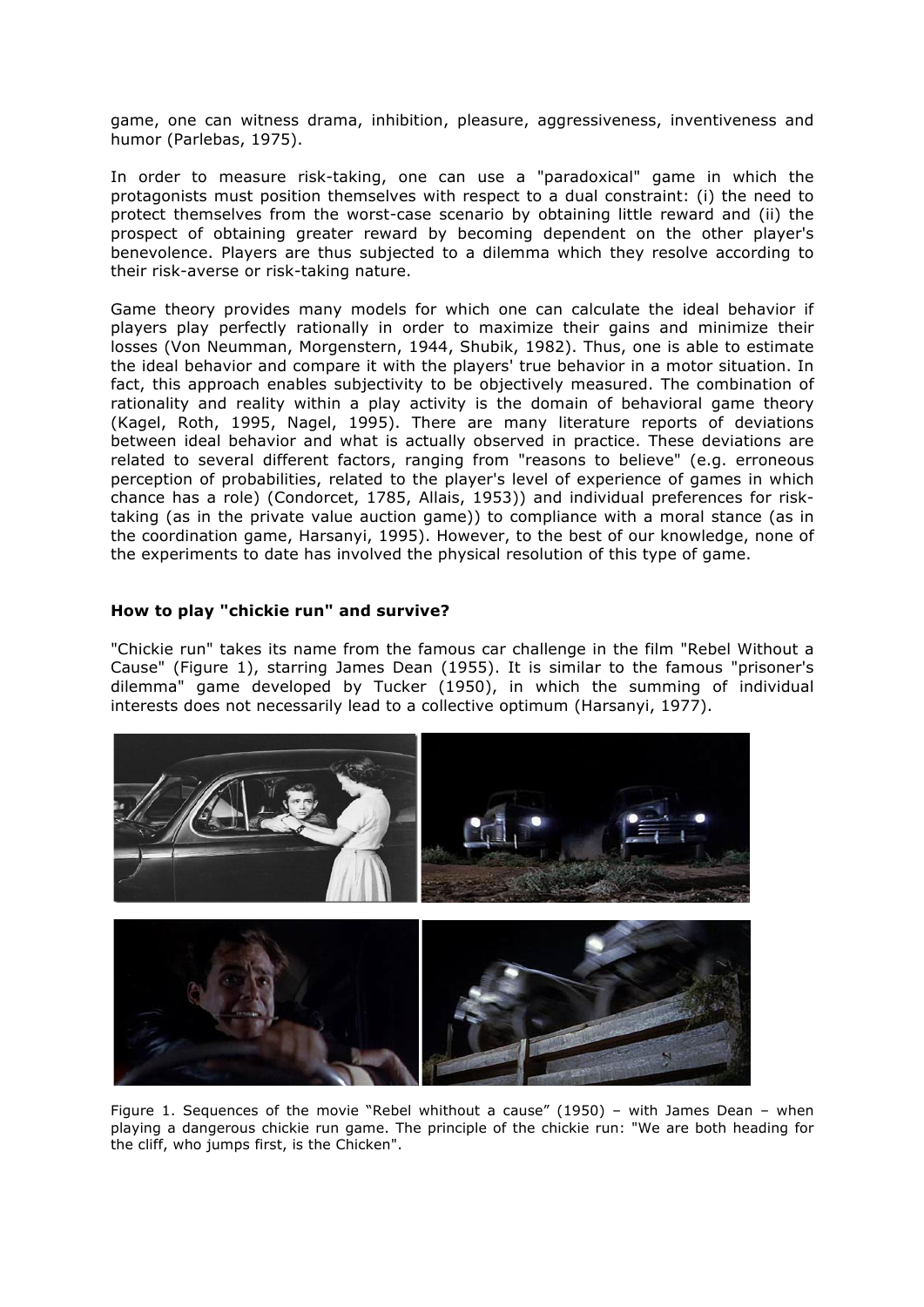Starting from opposite ends of a sports hall (20 meters apart), two players (Player L, the "line" player, and Player C, the "column" player, by reference to the score matrices presented below) run straight towards each other (Fig. 2a). If the two players collide {*Continue*, *Continue*}, they each lose 2 points (Figure 2) (Fig. 2b). If both "chicken out" at the last moment {*Defect*, *Defect*}, each player scores 2 points (Fig. 2c). If one defects and the other continues {*Defect*, *Continue*}, the defector scores nothing and the nondefector scores 4 points (Fig. 2d).

| a. Starting from opposite ends of the sports<br>hall, the two players run straight towards<br>each other.                                                                                                                                   |
|---------------------------------------------------------------------------------------------------------------------------------------------------------------------------------------------------------------------------------------------|
| b. If both players continue straight on, they<br>collide in the 3-meter-long central and each<br>loses 2 points.                                                                                                                            |
| c. If the white player "chickens out" before<br>the central zone and the black player<br>crosses the line without deviating, the white<br>player scores 0 points and the black player<br>scores 4 points.                                   |
| d. If both players deviate from the line, each<br>scores 2 points.                                                                                                                                                                          |
| e. At the end of the match, the players<br>enter their score in a summary table and<br>then go on to play against each of the<br>remaining players. Players are able to<br>consult their future opponents' results on<br>the summary table. |

Figure 2. Scenarios in the game "chickie run"

The following additional rules and safety measures were implemented:

In order to avoid a collision when both players defected, the latter were told to always deviate to their right.

- Any contact whatsoever between the players was counted as {*Continue*, *Continue*}.

To ensure that the players ran at roughly the same speed, they had to arrive within a 3-meter central zone (marked out with cones) at the same time.

Each participant played only once against each of the other players (i.e. 65 matches per player). The personal payoffs in each match (-2, 0, +2 or +4) were noted on a summary table. Before each match, players were able to consult information on their opponent's past strategy. Hence, this was a full-information game, since each player was aware of (i) his/her possible actions, (ii) the actions that could be adopted by the other player, (iii) the full range of possible outcomes and the corresponding gains and losses and (iv) the other player's motives and reputation, as well as his/her own. To gain time, six matches took place simultaneously within a number of parallel tracks in the sports hall. Each match lasted an average of one minute (from meeting the opponent until the outcome). The need to organize 2145 matches during three half-day sessions and the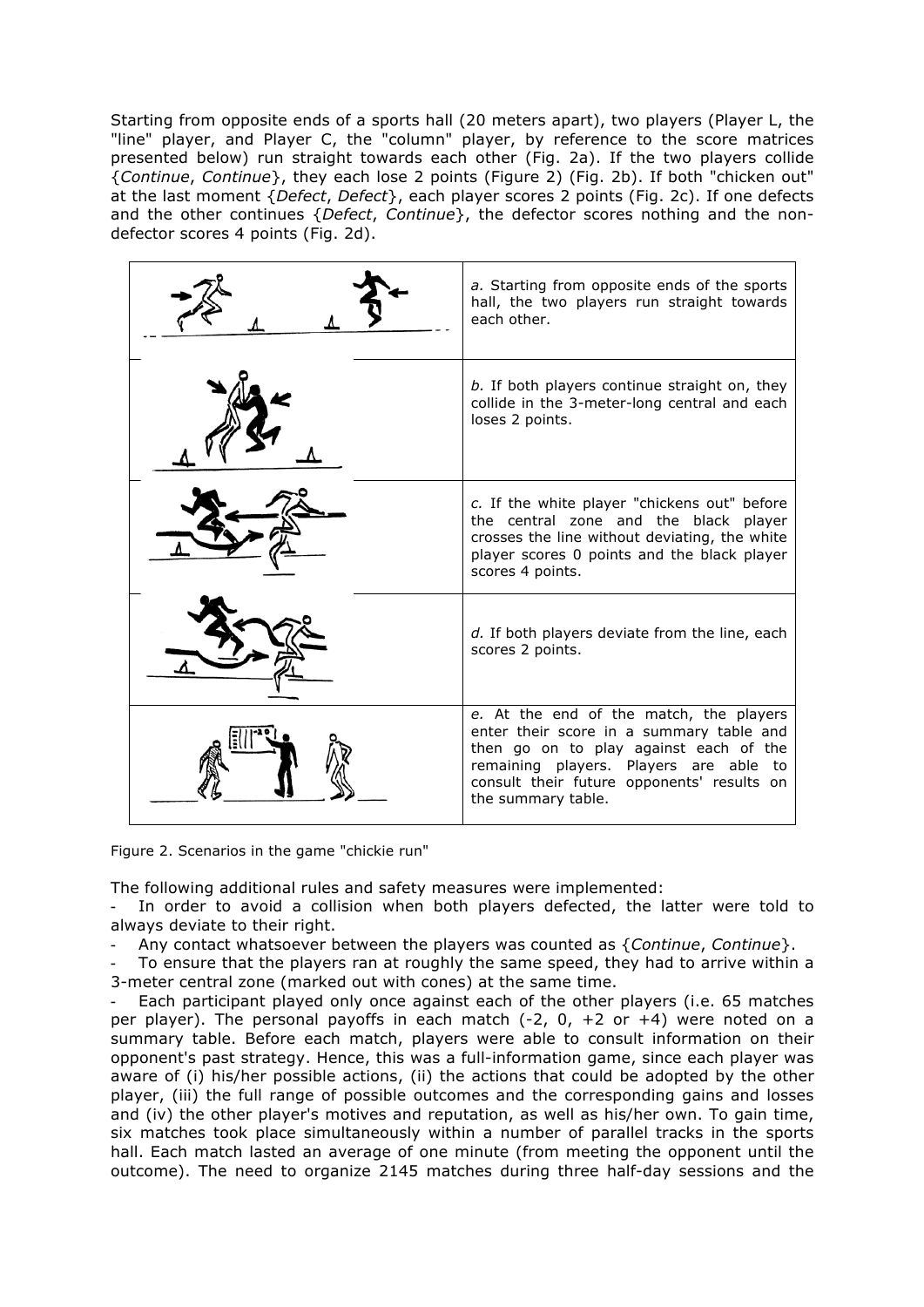recording of the results in a double-entry table did not enable us to take account of the order of the matches; each player chose an opponent when one was available, without worrying about his/her position in the "league table". Once the table had been completed, it was impossible for the investigators to assess the "reputation" effect - even though the players would have taken account of the latter in the heat of the action.

Each player had to note their name, sport and bodyweight on the table, so that this information was available to their opponents. Indeed, bodyweight may be a potential confounding factor by inciting lighter players to defect more readily when faced with heavier players.

We studied 66 adult sports students (25 young women and 41 young men). The mean  $\pm$ standard deviation (SD) age was 20.3  $\pm$  1.2. All players participated voluntarily in the study. Thirteen participants weighed under 55 kg, 36 weighed between 55 and 70 kg and 17 weighed over 70 kg.

We sought to compare the behavior of the high-risk sports specialists (climbing, diving, etc., coded as *ClimbDive*; n=9) with that of three other categories of sportspeople: specialists in individual sports which take place in highly predictable physical and human environments (gymnastics, swimming, etc., coded as *GymSwim*; n=14), players in team sports that take place in a partly controlled environment (coded as *SoccerRugby*; n=32) and indoor combat sports specialists (wrestling, boxing, martial arts, coded as *Combat*; n=11). Of course, all the students were experts in their respective sports. They trained several times per week and played competitively.

# **From a rational point of view**

The dilemma in "chickie run" is explained by the absence of dominant tactics. Neither *Continue* nor *Defect* tactics dominate in absolute terms (Figure 3).

|          |          | Player C   |          |
|----------|----------|------------|----------|
|          |          | Defect     | Continue |
| Player L | Defect   | $(+2, +2)$ |          |
|          | Continue | $(+4, 0)$  |          |

Figure 3. Score matrix for the game "chickie run".

The 1<sup>st</sup> figure between brackets corresponds to the score (payoff) for player L ("Line") and the 2<sup>nd</sup> corresponds to the score for player C ("Column"). With this payoff matrix and in an iterated game (65 matches), taking risks ("Continue") is not better than playing cautiously ("Defect").

The best of a bad thing corresponds to the "best possible worst case" scenario. Playing *Maximin* equates to playing {*Defect*, *Defect*} all the time. Even if the opponent changes his/her tactics (by playing *Continue* to move from +2 to +4, see Figure 3), playing *Maximin* guarantees at least 0 (instead of +2 if the opponent also plays *Maximin*), which is always better than -2. The worse is avoided. If each player plays *Maximin*, the chance of reward is  $\{+2, +2\}$  each time. On a scale from -2 to +4, this score is satisfactory. However, this situation is not balanced. If one player maintains his/her chosen tactics, the other will gain by changing tactics.

There is a second solution: the Nash equilibrium. In this type of game, playing the equilibrium consists in "*minimizing the opponent's maximum"* (Barbut, 1967, p. 857), so that neither of the players is tempted to change tactics if the other maintains his/hers (Nash, 1950, 1951). This solution has been offered by the famous John Nash whose life as been described in a movie: "The beautiful mind" (2001) that received 4 oscars.

From a purely strategic standpoint, this game has two Nash equilibriums: {*Continue*, *Defect*} and {*Defect*, *Continue*}; {+4, 0} and {0, +4}. However, these are suboptimal for the player scoring 0. Since the game is iterated against all the other players, there is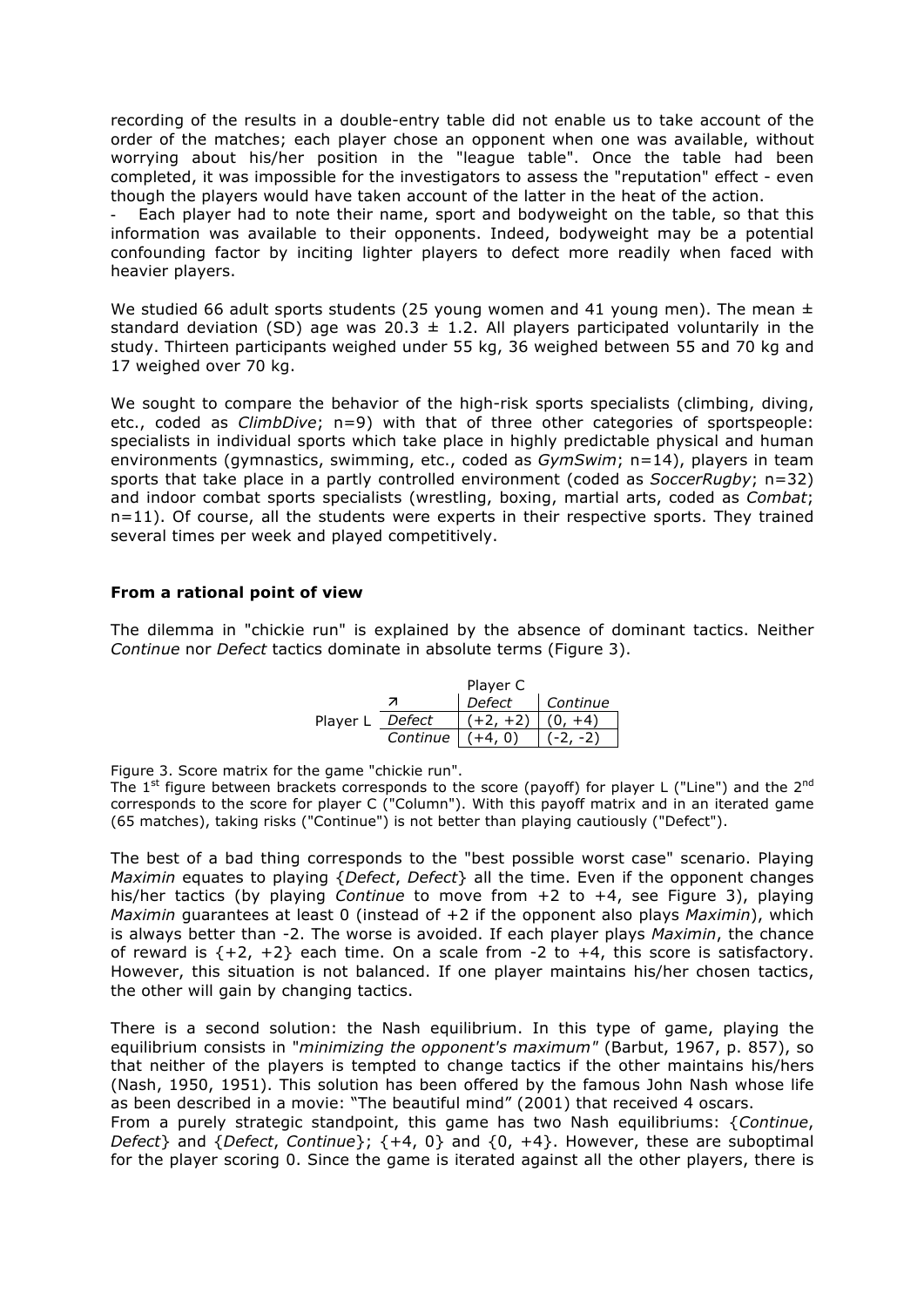a mixed-strategy Nash equilibrium that can improve the overall outcome for the two players (L and C). This one consist in playing safe one every other time ( $p=0.5$ ).

When considering the results, we used the term "Maximin profile" to refer to players who deviated in more than 75% of the matches (since this value corresponds to the average of the probabilities for the Maximin and Nashian strategies). In contrast, a player who deviated less than 50% of the time was classified as reckless (the "Risk-taker" profile). A player adopting the intermediate, balanced position (independently of the opponent's reputation) was referred to as "Nashian".

#### **Nice guys finish first**

None of the subgroups of sportspeople played exactly as it should have done. However, for the population as a whole, the 2145 matches generated 2166 points, i.e. a score per match *Ereal* of +1.01 Pt/m - almost exactly what a mixed strategy Nash equilibrium would yield. The tactical combination {*Defect*, *Defect*} was observed in 30.2% of cases, instead of 25% (i.e. of half of 50%) for a *Nashian* strategy and 100% for *Maximin*. The {*Continue*, *Continue*} combination occurred in 21.3% of matches (instead of the 25% expected for *Nashian* and 0% for *Maximin*).

|                          | Other players |               |           |  |
|--------------------------|---------------|---------------|-----------|--|
|                          | $N = 728$ 7   | Defect        | Continue  |  |
| GymSwim players          | <b>Defect</b> | 35% (254)     | 38% (277) |  |
| $F^* = +0.88$            | Continue      | 12% (88)      | 15% (109) |  |
|                          |               |               |           |  |
|                          |               | Other players |           |  |
| "High-risk sports"       | $N = 5137$    | Defect        | Continue  |  |
|                          |               |               |           |  |
| <b>ClimbDive players</b> | <b>Defect</b> | 46% (236)     | 27% (139) |  |
| $E* = +1.34$             | Continue      | 16% (82)      | 11% (56)  |  |
|                          |               |               |           |  |
|                          |               | Other players |           |  |
|                          | $N = 605$ $7$ | Defect        | Continue  |  |
| Combat players           | Defect        | 24% (145)     | 19% (115) |  |

|                     | Other players                      |           |           |  |
|---------------------|------------------------------------|-----------|-----------|--|
|                     | $N = 1088$ 7<br>Defect<br>Continue |           |           |  |
| SoccerRugby players | Defect                             | 23% (250) | 26% (282) |  |
| $E^* = +1.01$       | Continue                           | 26% (284) | 25% (272) |  |

\* E= expected gain per match; \*\* The three other subgroups of sportspeople (column) confronted with the "line" subgroup.

Figure 4. Percentage of tactical combinations in each subgroup (lines) versus the other sportspeople (columns).

As with the GymSwim players, the ClimbDive players defected in 75% of cases (the Maximin profile). They were more cautious than the Combat players, who continued in more than 50% of the matches. The SoccerRugby players were at the equilibrium (the Nashian profile). The "thrillseekers" obtained the best aggregate score per match (+1.34). (The scores in intra-subgroup matches were not taken into account)

Since the goal of the present research was to measure the appetite for risk in extreme sports specialists, Figure 4 compares the latter's strategies with those of the other types of sportspeople (with a total of 513 matches = 9 *ClimbDive* x (14 *GymSwim* + 11 *Combat* + 32 *SoccerRugby*) and displays the strategies of each subgroup vis-à-vis the three others. Even though all the head-to-head matches took place (2145), the presentation in Fig. 4 excludes the 678 matches between players from the same sporting subgroup; we wanted to accentuate any differences by opposing the various subgroups. The *GymSwim* subgroup played 728 matches again the three other subgroups (14 x (9 + 11 + 32)), the *Combat* played 605 matches (11 x (9 + 14 + 32)) and the *SoccerRugby*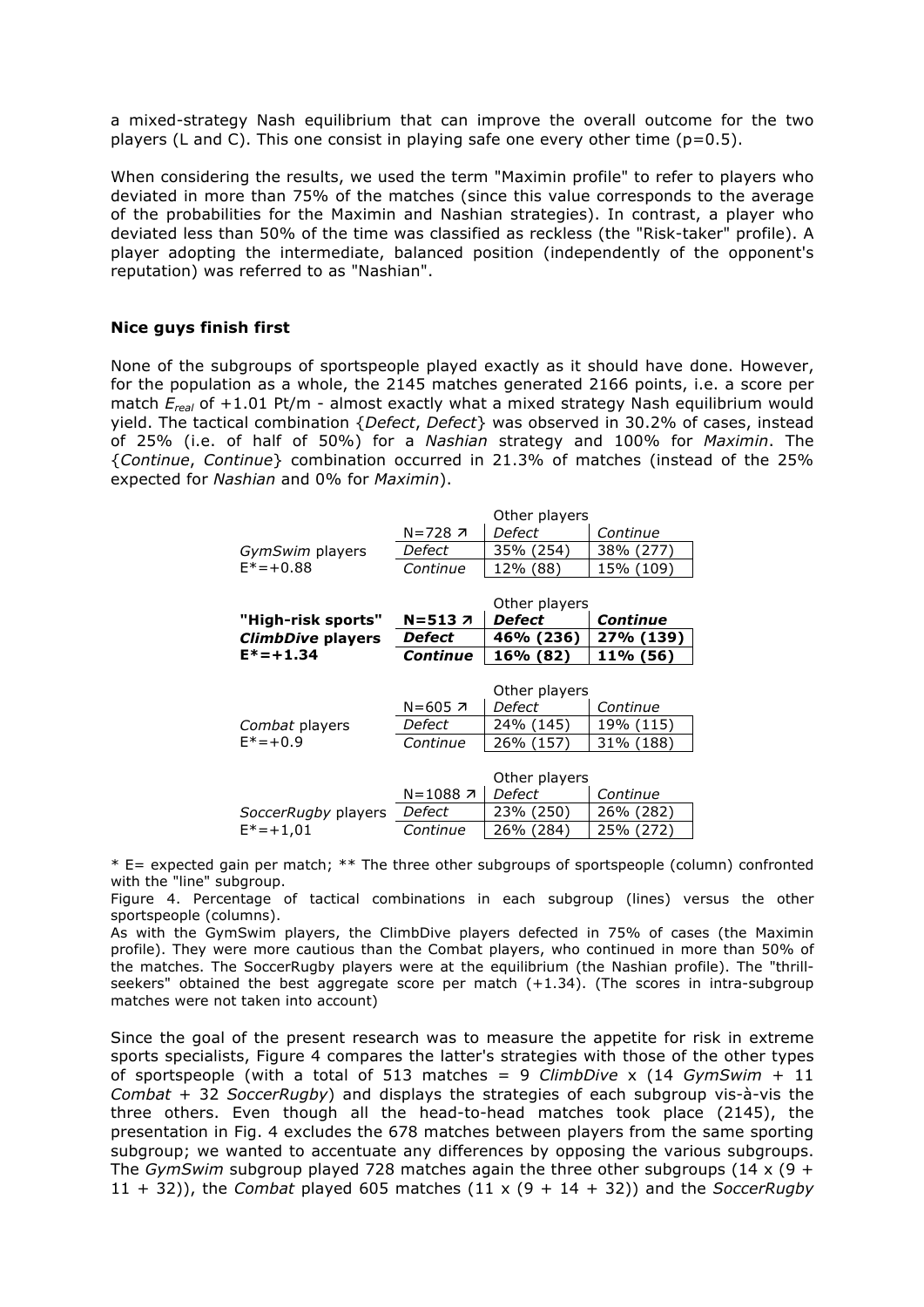group (the largest population) played 1088 matches (32 x (9 + 11 + 14)). The detailed results show that the high-risk sports specialists (*ClimbDive*) tended to play cautiously (the *Maximin* profile). This phenomenon was also observed in the *GymSwim* subgroup, with one difference: the latter only obtain 0.88 Pt/m, compared with 1.34 Pt/m for the *ClimbDive* subgroup (with a significant difference in Student's T test, *T*=2.9, Degrees Of Freedom (DOF) = 21,  $p < 0.01$ ). Not only were the dangerous sports specialists the most cautious, they also minimized their losses. The fact that caution can maximize gains is one of the characteristics of this type of *n-*player, no zero-sum game (Harsanyi, 1977). In practical terms and when the game is repeated, cooperative (cautious) strategies tend to dominate egocentric (risky) strategies (Axelrod, 1980a, 1980b, Axelrod, Hamilton, 1995). This was this case for the *ClimbDive* subgroup but not for the *GymSwim*  subgroup.

The *Combat* subgroup was the most reckless and played "*Continue*" in over 50% of matches (Figure 4). This appetite for risk did not pay off and yielded only 0.9 Pt/m (i.e. a significantly (p<0.05) lower score than *ClimbDive* (*T*=2.44, DOF=18)). The *SoccerRugby* subgroup adopted a mixed equilibrium strategy (*Nashian*), enabling an average score of 1 Pt/m.

An analysis of the 678 intra-subgroup matches showed that the members of each family of sports specialists played against each other in the same way as they did against the members of other subgroups (Chi-squared=1.44, DOF=3, ns).

Given that the four sports subgroups were not matched in terms of sample size, gender and bodyweight, it was necessary to refine the results. In order to see whether cautiousness (*Maximin*) is indeed related to the sport practiced and not (via a linkage effect) to other explanatory factors (gender or weight), we performed a logistic regression using the TRI2 software developed by Cibois (2007). All 2145 parties (i.e. including the 678 intra-subgroup matches) were taken into account.

Let us take a reference situation: *MALE MIDDLEWEIGHT SOCCERRUGBY* (with MAXIMIN as the dependent variable, Figure 5), accounting for 14.3% of the population. For each of the other modalities, we calculated the marginal effects, all other things being equal. Female gender (Female) increased the likelihood of cautious behavior (MAXIMIN) by 8.1% (odds ratio (OR)=1.73). Being heavy (HEAVYWEIGHT) or light (LIGHTWEIGHT) had the same, negative effect ( $OR=0.43$  and  $0.64$ , respectively) and individuals in these subgroups were 4.7% and 7.6% more likely to take risks, respectively. However, these three aspects were only trends and did not achieve statistical significance. Only belonging to the CLIMBDIVE and GYMSWIM subgroups appear to be significantly explanatory at  $p < 0.01$  (OR=7.67, +41.8% and OR=6.94, +39.4%). Hence, the high-risk sports specialists were more cautious than the other sportspeople because of their sporting background and not because of their gender and bodyweight characteristics. Indeed, they shared these characteristics with the *GymSwim* subgroup.

| Dependent variable: MAXIMIN |                     |           |            |              |       |
|-----------------------------|---------------------|-----------|------------|--------------|-------|
|                             |                     | Coeff.    | Chances    | Percent.     |       |
| Reference situation:        |                     | $-1.7916$ | 0.1667     | 14.3         |       |
|                             |                     |           | Odds ratio | Marg. effect | Test  |
| Gender                      | <b>MALE</b>         | Ref.      |            |              |       |
|                             | <b>FEMALE</b>       | 0.5467    | 1.73       | 8.1          | ns    |
| Bodyweight                  | LIGHTWEIGHT         | $-0.4477$ | 0.64       | $-4.7$       | ns    |
|                             | <b>MIDDLEWEIGHT</b> | Ref.      |            |              |       |
|                             | <b>HEAVYWEIGHT</b>  | $-0.8395$ | 0.43       | $-7.6$       | ns    |
| Sport                       | <b>COMBAT</b>       | $-0.0003$ | 1.00       | 0.0          | ns    |
|                             | <b>SOCCERRUGBY</b>  | Ref.      |            |              |       |
|                             | <b>CLIMBDIVE</b>    | 2.0369    | 7.67       | 41.8         | $***$ |
|                             | <b>GYMSWIM</b>      | 1.9378    | 6.94       | 39.4         | $***$ |

Figure 5. Logistic regression for identifying explanatory factors for cautious behavior (Maximin).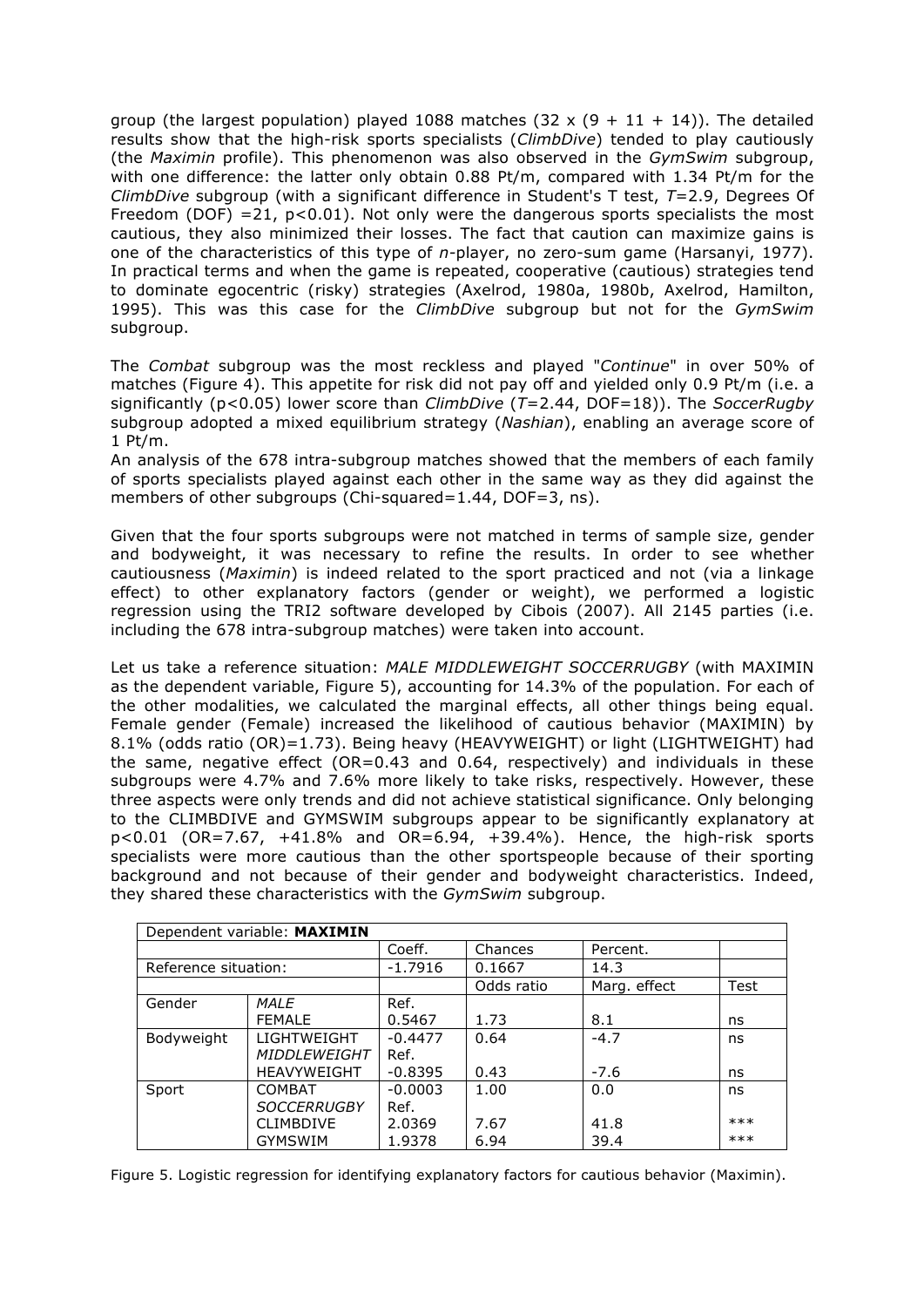*The dependent variable is* MAXIMIN *and the reference situation is MALE MIDDLEWEIGHT SOCCERRUGBY. Some characteristics are more important than others in the explanation of the prudent behavior (*MAXIMIN*). They are evaluated in terms of the odds ratio and the corresponding marginal effects (as a percentage). The most strongly explanatory elements are the CLIMBDIVE and GYMSWIM (*\*\*\**, p<0.01) specialties. The other factors did not have a statistically significant influence (*ns*)).*

#### **High-risk sports specialists are not risk-takers**

Given the current state of our research, it is impossible to say whether the observed correlations were causal. Why did the high-risk sports specialists play the game more cautiously than the others and this end up with a better overall score? Are there psychological factors which predispose certain people to take up extreme sports? Or does the intensive performance of extreme sports tend to modify attitudes when playing "chickie run"?

One possible explanation can be found by looking at the physical (motor) relevance and novelty of the "chickie run" dilemma. A mathematical game is an abstract system which is entirely controllable by abstraction: once a player has decided on his/her strategy, he/she can simply note it on a piece of paper and then leave the room - the game is over before it has begun! In the "chickie run" game described here, the player's choice of his/her strategy (*Maximin*/*Nashian/Risk-taker*) is just the start; regardless of the underlying, abstract plan, the game consists of a motor act. When the two players face off, there is only one imperative: to make the opponent deviate, or at least try to make that happen. To this end, the players must use "motor intelligence ", that is to say intimidation (making the opponent comply with my demands) and persuasion (preventing the opponent from believing that he/she has dominated me). How, then, can this motor intelligence be implemented? By waiting until the last moment to take a deviate/continue decision and by counting on the opponent's fear of collision - this is the basic principle behind a game that, regrettably, was made even more famous when James Dean died in a head-on car crash.

Depending on their particular sporting experience (in training and competition), participants may vary in their ability to decipher and mask behavioral patterns without panicking. The low score in the *GymSwim* group appears to bear this out. The absence of a direct opponent and the standardization of gymnastics equipment are unlikely to prompt frequent "motor decisions". However, in this strategic game, is it not strange that sportspersons used to dealing with uncertainty generated by other players (i.e. the *Combat* and *SoccerRugby* groups) had lower scores (Figure 4) than sportspersons confronted only with the unpredictability of the natural environment (i.e. *ClimbDive*)? Were the team sports and combat sports specialists victims of their familiarity with twoplayer and null-sum games? In the world of sporting duels where one player's loss is the other's gain, only antagonistic behavior (holds, punches and shots) changes the score. In "chickie run", things are different: strategies are conditional and an overly high frequency of aggressive interactions {*Continue, Continue*} resulted in lower gains for the *Combat* and *SoccerRugby* groups. The transfer of sporting behavior patterns to inappropriate motor situations has already been observed (Collard, 2004, Oboeuf, Collard, 2008, Collard, Loyer, 2009).

A second explanation relates to the reputation that the sportspersons built up, blow-byblow. Since the game is always played against different players and full information is available, each player can identify their future opponent's past behavior and adjust their strategy accordingly: "defect" when faced with an opponent known to "continue" more than 50% of the time and "continue" when the opposite is true. Our experimental protocol did not enable us to take this variable in account, since the order of the matches was not recorded. It doubtless had an impact. However, with over 2000 matches, would extreme sports specialists have exhibited greater cognitive abilities in odds estimation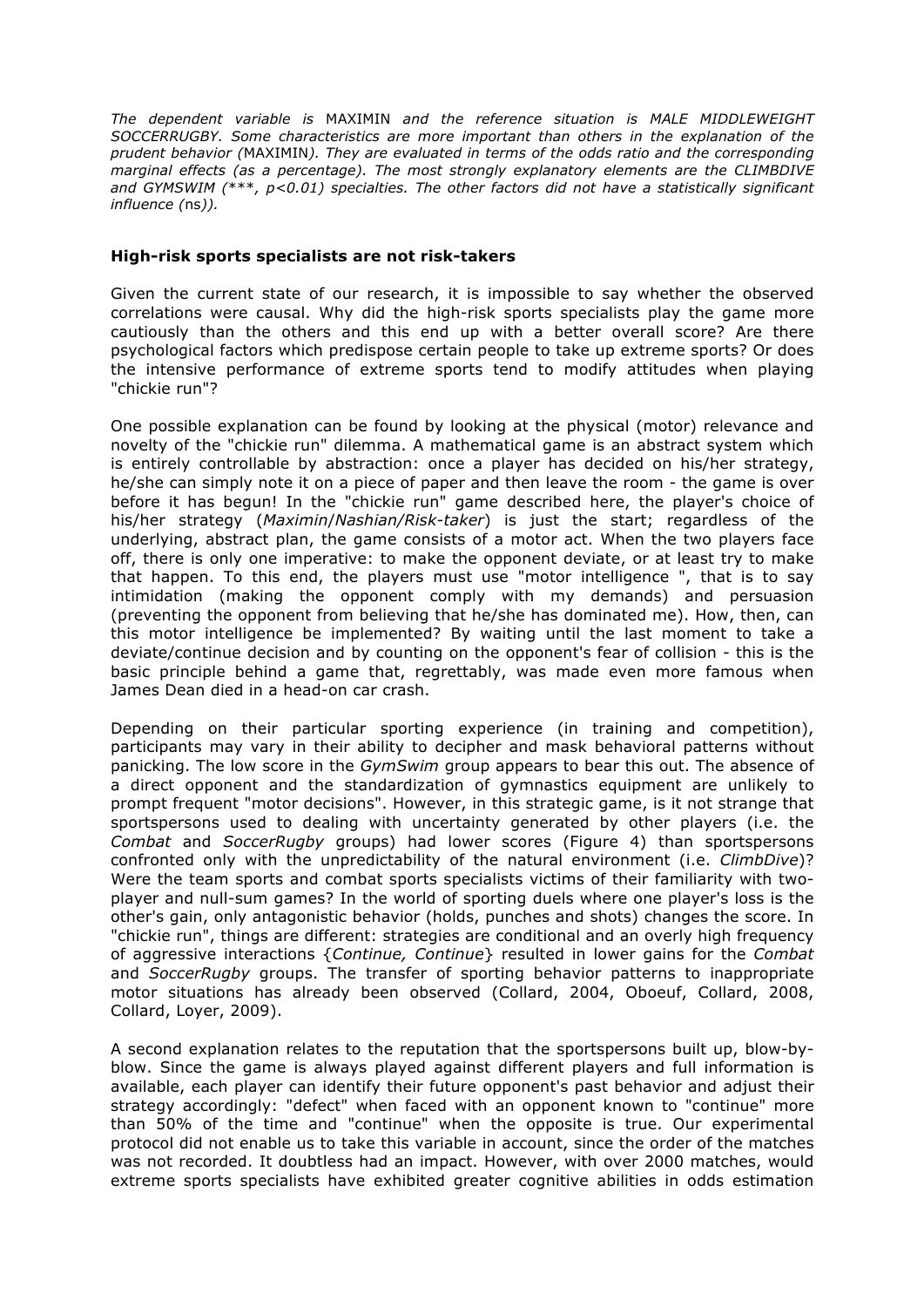and anticipation (i.e. taking into account how their opponent had played in his/her previous matches) than the other subgroups did?

The results nevertheless suggest that people who are often described as "extreme sports" specialists are far from extreme in terms of their behavior.

This conclusion confirms two surveys performed 10 years apart (Collard 1998, Mariani 2011). Briefly, the surveys were based on indirect questionnaires and examined the participants' statements about risk - making the surveys less robust but easier to administer than measurements of motor behavior. By comparison with standard psychometric tests and interviews, the two surveys were novel in as much as the respondees did not have total control over their responses. To this end, we used the Condorcet method (1785), in which pairs of items are submitted to a ballot by the respondees. In our survey (1998) and that performed by Mariani (2011), the ballot items were characteristic traits in high-risk sports: "control" (over a tricky situation), "nature" (syntony, being in harmony with the wildness of the natural milieu), "novelty" (the use of novel equipment and movements), "risk" (potential danger that could lead to an accident) and "thrill" (a strong emotion that disrupts the usual equilibrium). These items are presented in pairs; for each of the ten distinct pairs, the respondees must circle the item that motivates them most. The 2011 survey was based on a sample of 61 surfers, 98 windsurfers, 148 kite surfers and 48 multiple sports specialists (surf + kite surf or surf + wind surf), all of whom performed at an international level. The 1998 work surveyed 91 French sports students who were national-level high-risk sports specialists.

With this type of arrangement, the respondees' memory cannot totally condition the choice made (in logical terms). Although the question is not ambiguous and demands an immediate judgment, it can reveal some absurd rankings known as "cursed triplets". For example, it is possible for an answer to highlight an illogical ranking such as thrill  $>$ nature > risk > thrill (where ">" means "preferred to"). The presence of an intransitive triplet (a famous "cursed triplet ") is symptomatic of the Condorcet effect (CE). In a 5 item ballot such as this, a given response can have 5 intransitive triplets. The greater the CE (i.e. the higher the number of intransitive triplets), the more the difficult it becomes to differentiate between the items.

The result given most frequently by the 91 sports students was transitive and the collective choices were apparently homogeneous. Strikingly, "risk" was ranked in last place as a motivating factor in "high-risk" sports. This confirms the "chickie run" findings and contrasts with the supposed "passion for risk" and "suicidal violence" described in the literature. Mariani's results (2011) are similar in all respects to our 1998 findings.

What motivates our specialists above all are strong emotions and the mastery of imbalance (the "thrill" trait) in syntony with the natural milieu (the "nature" trait) and the "novelty" associated with the use of new techniques. In the wild, these sportspeople are seeking unhindered adventure, which requires significant self-control. The "thrill" trait is the most captivating: it attracted 70 out of 91 votes when paired with the novelty trait, 77 votes when paired with "control", 65 votes when paired with "nature" and 51 votes (i.e. five more than the majority of 46 votes) when paired with "risk". In other words, the inversion of six "thrill vs. risk" votes (6.5% of the total) would be enough to change the shape of the majority ballot and increase the CE to the maximum level possible. In fact, the majority of respondees preferred the "nature" trait to "risk" (66 votes), "novelty" (84 votes) and "control" (72 votes). The "novelty" trait won twice, against "risk" (68 votes) and "control" (54 votes). The control trait only received one majority vote (against "risk", with 75 votes nevertheless). By inversing the six votes between thrill and risk, three intransitive triplets would appear in the majority ballot: thrill  $>$  novelty  $>$  risk  $>$  thrill, thrill > nature > risk > thrill and thrill > control > risk > thrill. Three intransitive triplets (out of a possible maximum of five) correspond to a CE of 60%… The group's apparent homogeneity is illusory. It masks latent heterogeneity suggesting that is difficult to determine the underlying, motivating factors in high-risk sports.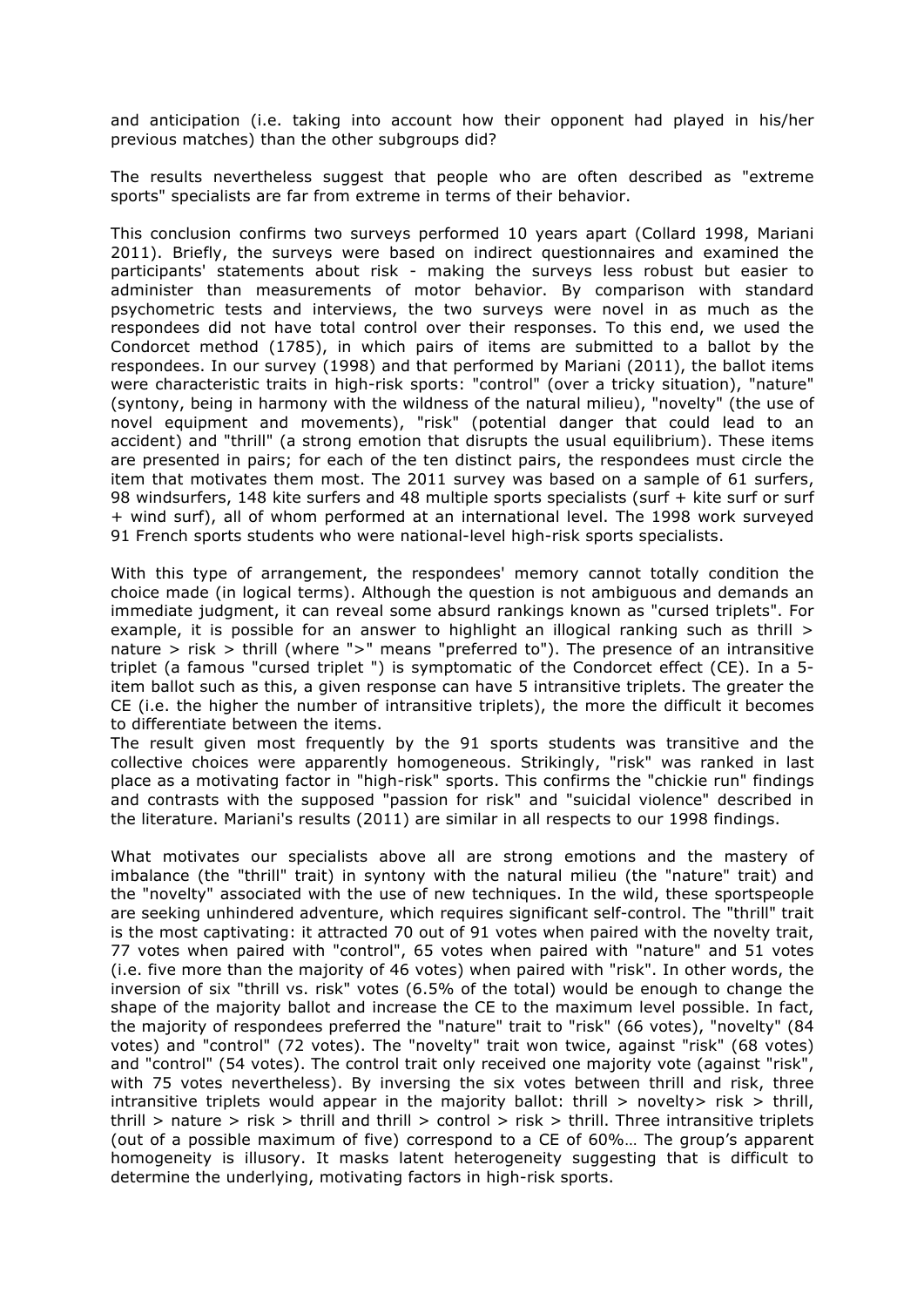Processing the individual data reveals a 10% CE, with only one "cursed triplet". For these respondees, the intransitive triplets were always related to the "risk/thrill/nature" triplet (6 as "thrill > risk > nature > thrill" and 3 as "thrill > nature > risk > thrill"): for example, "risk" is preferred to "thrill", "thrill" is preferred to "nature" but then "nature" is preferred to "risk"! This sign of incoherence (found nine times in the survey) is doubtless due to subjective overlap between the judgment criteria: dangerousness is associated with a radical change in the internal equilibrium and is characteristic of the wildness of the natural milieu. These three traits (with similar connotations) probably explain the confusion expressed by our young respondees.

The presence of a CE in individual data and for 6.5% of the votes in the group ballot testifies to the respondees' difficulty in expressing their attraction for high-risk activities in a purely cognitive mode (i.e. by verbalization). This may explain the disparity between the literature findings on risk-taking sportspeople on the basis of interviews and psychometric tests (i.e. the attraction of danger and disdain for death) and what is observed here "in the flesh" with game theory applied to the "chickie run" experiment (i.e. securitizing behavior and an aversion for deliberate risk-taking). This mismatch between words and acts appears in the extraordinary narrative by Douglas Robertson in "S*urvive the Savage Sea*" (1973). On board their 43-foot schooner *Lucette*, the Robertson family set sail from the south of England in January 1971. Eighteen months out, in the middle of the Pacific, *Lucette* was holed by killer whales and sank. Four adults and two children survived the next 38 days adrift in a 9-foot dinghy before being rescued by a Japanese fishing vessel. The author describes the day-by-day hell that he and the other survivors endured and the self-control they needed to perform acts such as drinking their own urine (or that of others) or injecting sea water via the rectum. However, Robertson remembered this odyssey with nostalgia and reported the comments made by two of his children after they had been rescued:

Douglas told me even before we had reached Panama that he would thank me every day of his life for giving him such an adventure, and Neil stated in a moment of shipboard boredom that he preferred it on the raft" (p. 348).

However, the reader knows better: neither of the two children said as much when adrift after the sinking. It is what is called "making a virtue of necessity". Today's television programs exploit this vein: ex-Special Forces soldier Bear Grylls deals slickly with highrisk situations in *Man vs. Wild*. The show often forgets to mention that that Grylls is surrounded by a whole safety team: yes to risk-taking, as long as there is no danger!

# **Not so rebel and with a cause…**

High-risk sports (motocross, sea diving, kitesurfing, etc.) have a number of identifiable characteristics that set them apart from other social activities. Indeed, high-risk sports are the only legal, life-threatening social activities that are apparently practiced for their own sake. What do we expect and what do the participants expect from the "roll of the dice" in these situations?

Sportspeople are often stereotyped as suicidal, behavioral deviants who are revolting against the norm. As surprising as it may seem, our observations strongly indicate that high-risk sports participants have an especial distaste for risk. If our findings turn out to be correct, one could reasonably include high-risk sports into physical education programs in which the ultimate objective is… safety. To this end, it may be valuable to throw learners into motor situations with high levels of subjective risk but low levels of objective risk. This situation works as a paradox. To be safe, one must avoid danger. However, by always avoiding danger, one is deprived of the opportunity to confront it with confidence.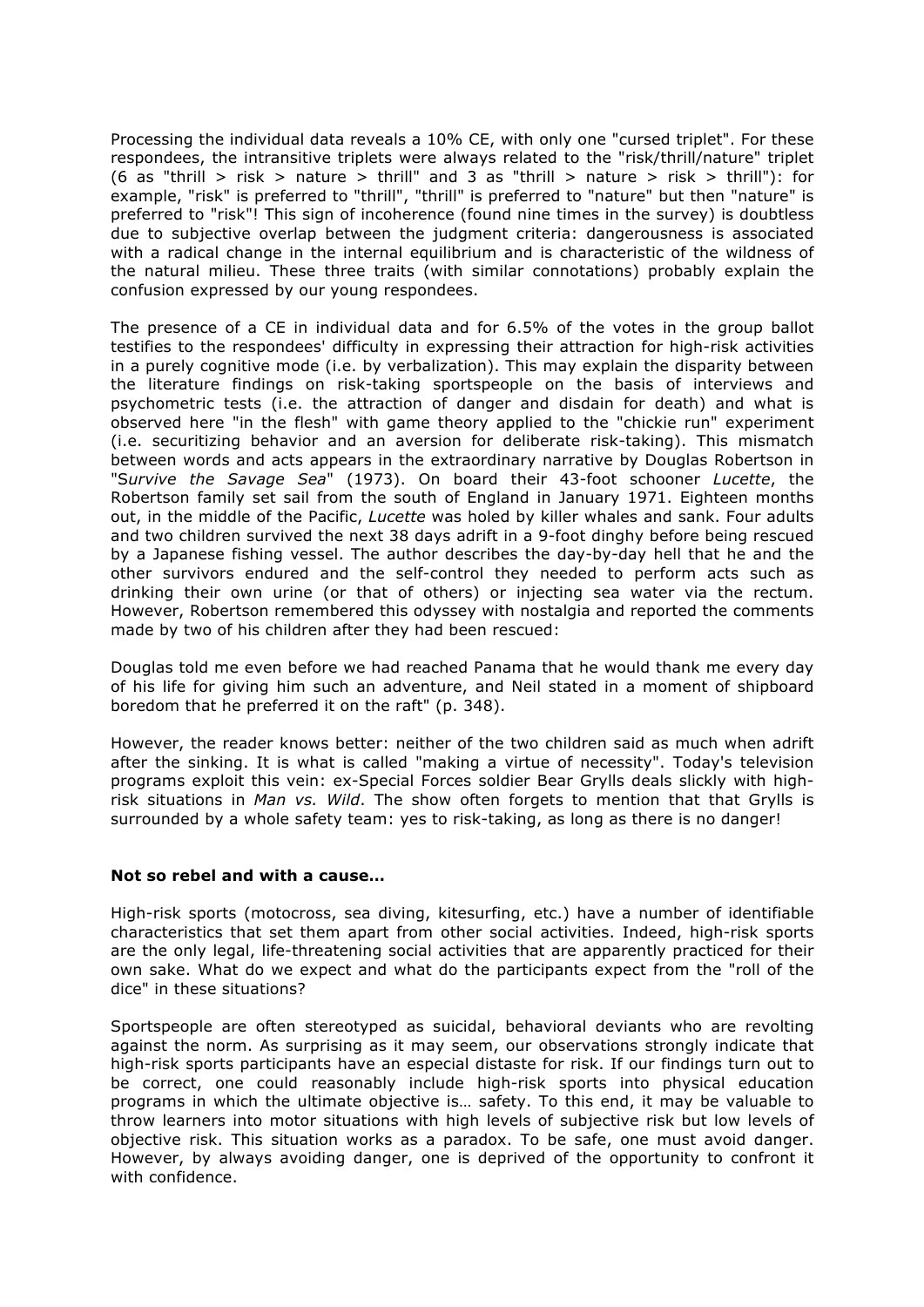The main utility I see in my erstwhile mountaineering days was this education of my composure, which enabled me to sleep upright on the narrowest ledge while overlooking an abyss", wrote Marcel Mauss in 1934 before adding (with respect to education): "It consists especially of education in composure. And the latter is above all a retarding mechanism, a mechanism inhibiting disordered movements; this retardation subsequently allows a coordinated response of coordinated movements setting off in the direction of the chosen goal. This resistance to emotional seizure is something fundamental in social and mental life. (p. 385).

This quality also enabled the players to maximize their gains in the "chickie run" game.

This fundamental aptitude is an important issue in our educational system. The balance of the skier, the skillfulness of the motorcyclist and the confidence of the climber are not the sole determinants of sporting success but constitute its main objective. Physical education can help acquire this "*resistance to emotional seizure"* by offering schoolchildren the opportunity to perform sporting activities with an aura of risk and adventure.

#### **Bibliography**

Allais, Maurice. "Le Comportement de l'homme rationnel devant le risque: critique des postulats et axiomes de l'école Américaine." *Econometrica* 21 (1953): 503-546.

Assailly, Jean-Pascal. *Les jeunes et le risque*. Paris: Vigot, 1992.

Axelrod, Robert. "Effective choice in the prisoner's dilemma." *Journal of Conflict Resolution* 24 (1980a): 3-25.

\_\_\_\_\_\_\_\_\_\_\_\_. "More effective choice in the prisoner's dilemma." *Journal of Conflict Resolution* 24 (1980b): 379-403.

Axelrod, Robert and William-D Hamilton. "The evolution of cooperation." *Science* 211 (1981): 1390-1396.

Barbut, Marc. "Jeux et mathématiques. Jeux qui ne sont pas de pur hazard." In *Jeux et sports* edited by Roger Caillois, 836-864. Paris: Encyclopédie de la Pléiade, 1967.

Cibois, Philippe. *Les méthodes d'analyse d'enquêtes.* Paris: Presses Universitaires de France, 2007. Collard, Luc. *Sports, enjeux et accidents. Paris:* Presses Universitaires de France, 1998.

\_\_\_\_\_\_\_\_\_\_\_\_. *Sport & agressivité.* Méolans-Revel : DésIris, 2004.

\_\_\_\_\_\_\_\_\_\_\_\_. *La cinquième nage. Natation & Théorie de l'évolution.* Biarritz : Atlantica, 2009.

Collard, Luc and Frédéric Loyer. "The battle of the swimmers. Illustration of a conflict between individual preferences and the collective interest". *Math. and Social Sciences* 188 (2009): 41-53.

Condorcet, Antoine. *Essai sur l'application de l'analyse à la probabilité des décisions rendues à la pluralité des voix,* Paris: De l'Imprimerie Royale, 1785.

Donnelly, Peter. "Sport and risk culture." In *Sporting bodies, damaged selves: Sociological studies of sports-related injury*, ed. K. Young, Boston, Elsevier (2004): 29–58.

Harsanyi, John. "Morality and the theory of rational behavior." *Social Research* 44 (1977): 623- 656.

\_\_\_\_\_\_\_\_\_\_\_\_. "A new theory of equilibrum selection for games with complete information." *Games and Economic Behavior* 8 (1995): 91-122.

- Kagel, John and Alvin Roth, A. *Handbook of experimental economics*. Princeton: Princeton University Press, 1995.
- Lafollie, Delphine. Detection of High-risk personalities in risky sports. *L'Encéphale*, vol. 32, 2 (2007): 135-141.

Le Breton, David. *Conduites à risque.* Paris: Presses Universitaires de France, 2002.

Mariani, Guillaume. "Le risque en question dans le loisir sportif de nature: enquête sur les pratiques de surfs." *Ethologie & Praxéologie* 15 (2011): 31-50.

- Martha, Cécile, Jason Laurendeau and Jean Griffet. "Comparative optimism and risky road traffic behavior among high-risk sports practitioners." *Journal of Risk Research* 13, 4 (2010): 429-444.
- Mauss, Marcel. "Les techniques du corps (1934)", *Sociologie et anthropologie*. Paris: Presses Universitaires de France, Quadrige, 1950.
- Nash, John. "Equilibrium points in n-person games." *Proceedings of the National Academy of Sciences of the USA* 36 (1950): 48-49. \_\_\_\_\_\_\_\_\_\_\_\_. "Non-cooperative games." *Annals Of Mathematics* 54 (1951): 286-295.
	-